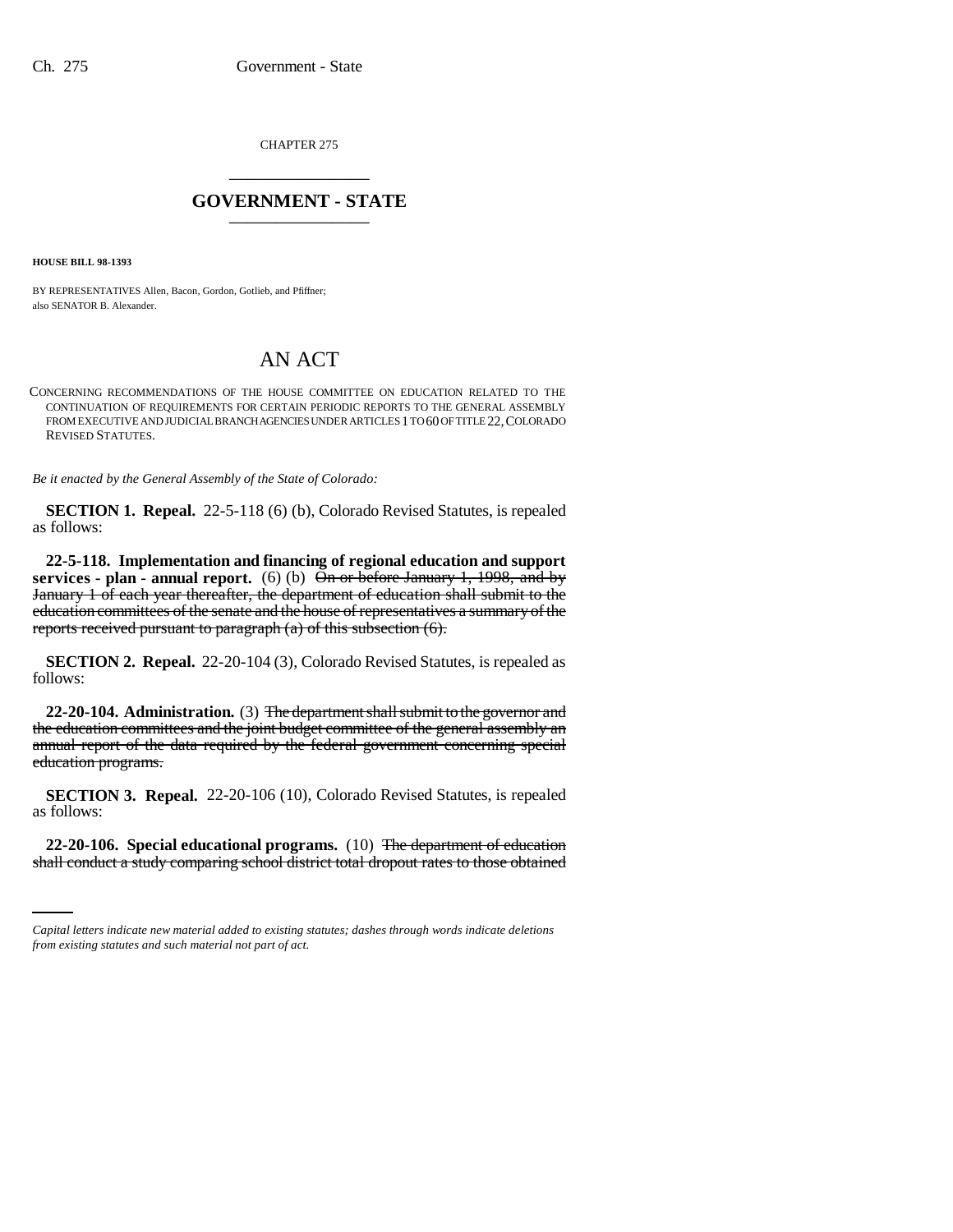for children receiving services pursuant to this article and emotional or behavior disordered students. A report shall be submitted to the health, environment, welfare, and institutions committees of the house of representatives and the senate and to the joint budget committee no later than January 15, 1992.

**SECTION 4. Repeal.** 22-25-107 (2), Colorado Revised Statutes, is repealed as follows:

**22-25-107. Reports required.** (2) With the assistance of the department of public health and environment, participating school districts and boards of cooperative services, and other appropriate entities, the department of education shall develop an evaluation of the Colorado comprehensive health education program. The commissioner shall annually prepare a written report describing the results of such evaluation which shall include, but shall not be limited to, a review of the program's compliance with the expressed intent of this article and any evidence of changed outcomes and behaviors as a result of this article. The commissioner shall transmit such report to the governor, to the members of the general assembly, and to the chairmen of the senate and house committees on education and the senate and house committees on health, environment, welfare, and institutions.

**SECTION 5. Repeal.** 22-27-107 (4), Colorado Revised Statutes, is repealed as follows:

**22-27-107. Additional requirements for educational clinics.** (4) The department of education shall prepare a report to the joint budget committee and to the house and senate committees on education before each regular session, analyzing the effectiveness, cost impact, and fiscal benefits of the several certified educational clinics receiving reimbursements from the state or school districts pursuant to the provisions of this article. The department of education shall require clinics, school districts, and the commissioner to furnish the information it deems reasonably necessary to meet the requirements of this subsection (4). The department shall include in its report the number of students served, the cost per student, student backgrounds, student achievements, and comparisons with educational alternatives and other alternatives utilized by dropouts.

**SECTION 6. Repeal.** 22-30.5-113 (2), Colorado Revised Statutes, is repealed as follows:

**22-30.5-113. Charter schools - evaluation - report.** (2) The state board shall issue a report to the general assembly on its findings no later than January 1, 1997.

**SECTION 7. Repeal.** 22-41-107 (2), Colorado Revised Statutes, is repealed as follows:

**22-41-107. Reports.** (2) On or before January 10 of each year, the state treasurer shall transmit to the governor, to the general assembly, to each member of the state board of education, and to each member of the state board of land commissioners a report showing the investments of the public school fund at the end of the preceding fiscal year and the amount of income realized from such investments during said fiscal year. The market value of each investment of the public school fund shall be compared to the book value as of the close of said fiscal year and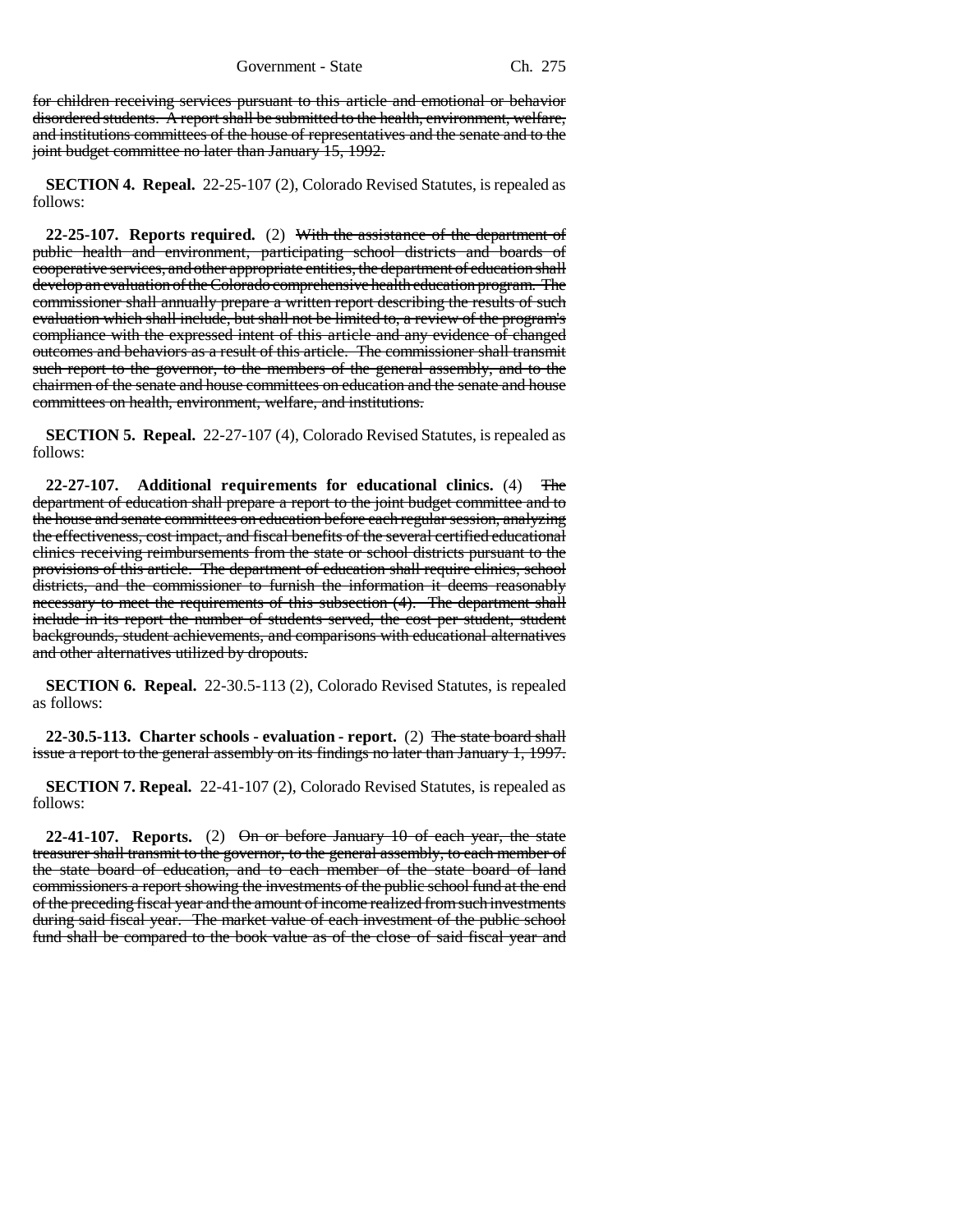## Ch. 275 Government - State

individual and aggregate potential gains and losses reported in the report required by this subsection  $(2)$ . Such report may be made in the form of an appendix to the annual report of the state treasurer required by the provisions of section 24-22-107  $(3)$ , C.R.S.

**SECTION 8. Repeal.** 22-60-117 (1), Colorado Revised Statutes, is repealed as follows:

**22-60-117. Department - report to general assembly.** (1) The department of education shall submit an oral and written report to the house and senate education committees of the general assembly in January of 1992 and each January thereafter on the implementation and effectiveness of alternative teacher certificates and alternative teacher programs. Such annual report shall include, but is not limited to, the following information:

(a) The number of school districts, boards of cooperative services, and accredited independent schools which have alternative teacher programs;

(b) The number of persons who applied for employment as alternative teachers with school districts, boards of cooperative services, and accredited independent schools having alternative teacher programs and the number of such applicants actually employed as alternative teachers in such alternative teacher programs;

(c) The number of alternative teacher certificates issued by the department;

(d) The number of alternative teachers who successfully completed alternative teacher programs, who were recommended for certification by a school district, a board of cooperative services, or an accredited independent school, and to whom a general teacher certificate was issued by the department;

(e) The quality of alternative teachers specified in paragraph (d) of this subsection (1), as indicated by performance evaluations conducted pursuant to the rules and regulations of the state board of education;

(f) The rate of attrition of alternative teachers to whom a general teacher certificate has been issued by the department as compared to the rate of attrition of teachers who were not alternative teachers to whom a general teacher certificate has been issued;

(g) The costs incurred by the state of Colorado in the preparation of individuals to be eligible to become alternative teachers and to become qualified for issuance of general teacher certificates and the costs incurred by the state of Colorado in the preparation of individuals, other than alternative teachers, to become qualified for issuance of general teacher certificates; such costs shall include, but shall not be limited to, the costs incurred in providing curriculum, approved programs of teacher preparation, and approved alternative programs of teacher preparation at accepted institutions of higher education;

(h) The results of any recruitment of minority persons to become alternative teachers, including, but not limited to, the manner in which such minority recruitment occurred and the number of persons successfully recruited;